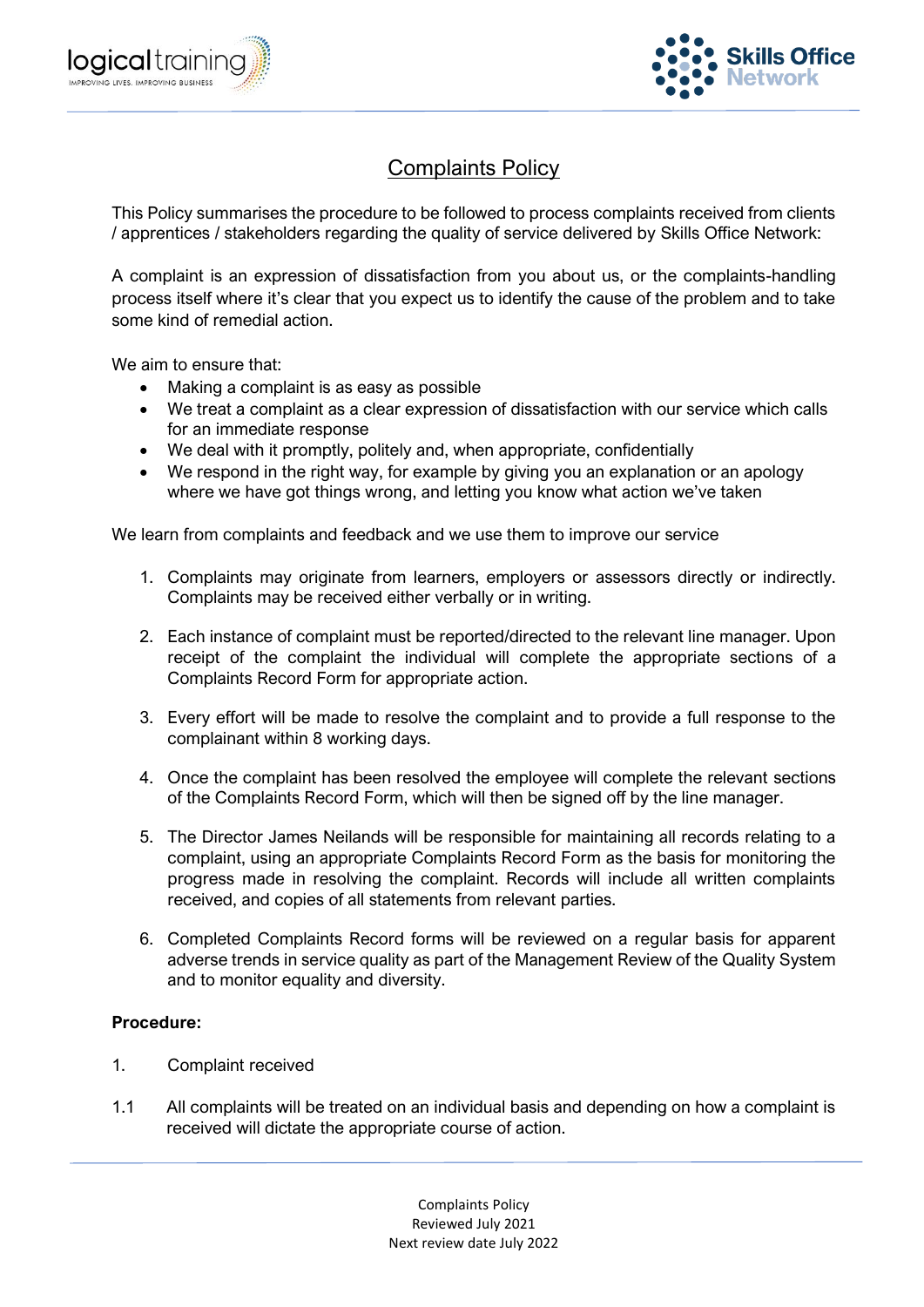



- 2. Telephone complaint
- 2.1 Upon receipt of a telephone complaint the person dealing with the call should in the first instance pass the complaint on to the Director James Neilands and in the event of them being absent the call should be passed on to the most appropriate person. If neither is available, then the person taking the call should take details of the complaint and complete the Complaint Record Form.
- 2.2 The complaint will be logged into the Complaints register by the line manager and a copy of the complaint form will be forwarded to the appropriate person.
- 2.3 Once the complaint has been resolved the complaint form will be completed accordingly and a final letter / email sent to the complainant with the outcome.
- 3. Written complaint
- 3.1 Upon receipt of a written complaint, either postal or via email, the complaint will be forwarded to the Director James Neilands who will contact the complainant by phone and complete the Complaints form. In the event of the Director not being available and it is known they will not be so within the next 24 hours; the most appropriate person should then make the call and complete the Complaints form. If neither is available, the person who picked up the email should take the action to call the complainant and complete the Complaints form.

We aim to resolve complaints within **8 working days** but if it's going to take longer than that we'll keep you fully informed.

Once we have completed our investigation, we will explain what went wrong and why, apologise when it is appropriate and take action to remedy the situation as soon as possible.

Complaints can be sent electronically to [info@skillsofficenetwork.co.uk](mailto:info@skillsofficenetwork.co.uk)

- 4. Review
- 4.1 Complaints will be reviewed on a yearly basis by the Director James Neilands and an analysis of complaints will be compiled. Our complaints policy will be reviewed annually.
- 4.2 The Director James Neilands will liaise with the staff to discuss continuous improvements and identify trends. Any actions to be put into place to ensure business practices are having a positive impact on complaints.
- 5. Appeal or Escalation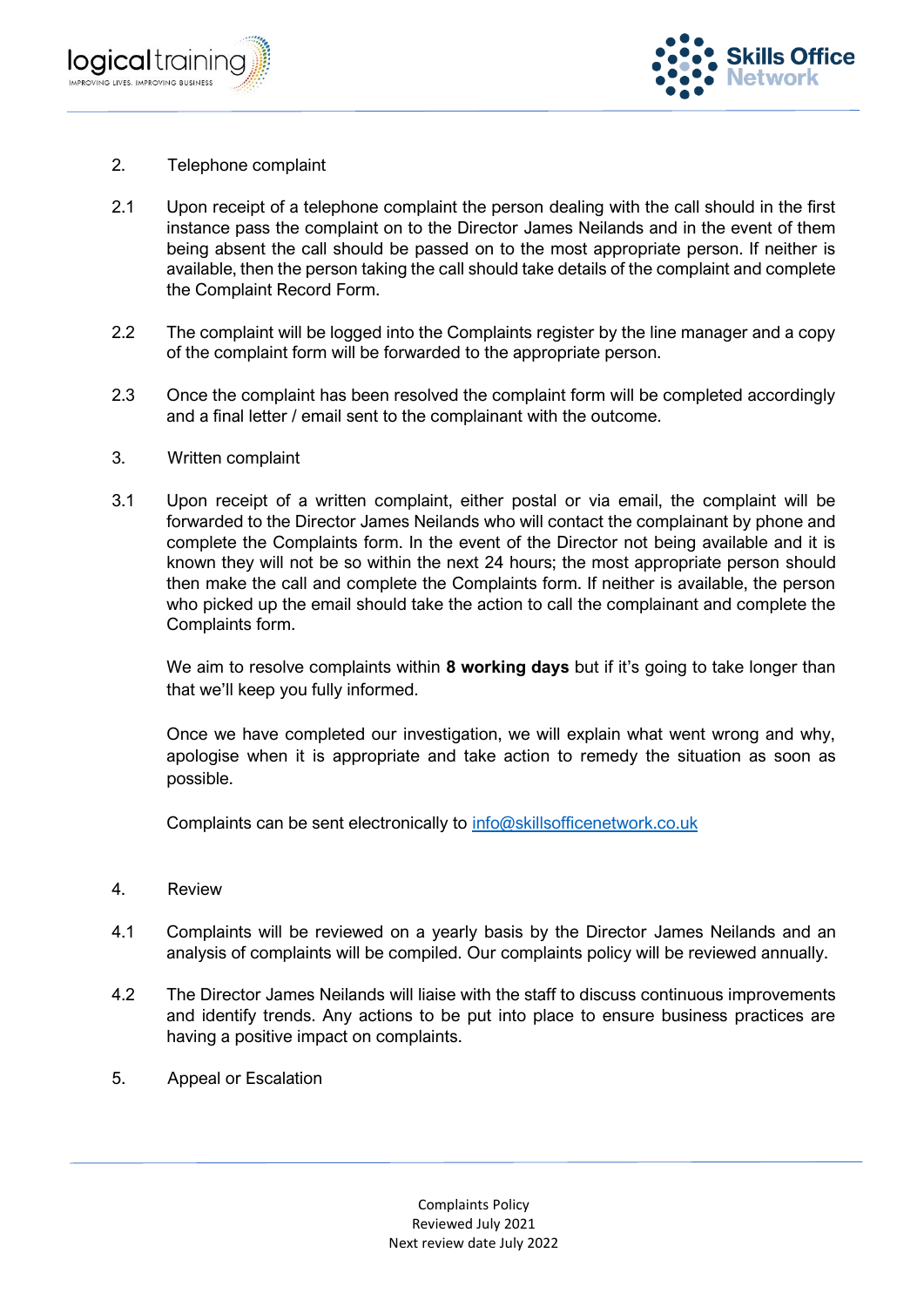



Following our appeal stage, if your complaint is linked to apprenticeship training you wish to escalate your complaint you may contact the Education and Skills Funding Agency (ESFA). Employers may make a complaint either on their own behalf or on behalf of their apprentice where permission has been given. Apprentices and their employers can contact the apprenticeship helpline regarding apprenticeship concerns, complaints and enquiries by calling 08000 150 600 or by emailing [helpdesk@manage-apprenticeships.service.gov.uk i](mailto:nationalhelpdesk@apprenticeships.gov.uk)n the first instance.

[There is also additional guidance on complaints published by the ESFA on the GOV.UK website:](https://www.gov.uk/government/publications/complaints-about-post-16-education-and-training-provision-funded-by-esfa)  [https://www.gov.uk/complain-further-education-apprenticeship](https://www.gov.uk/government/publications/complaints-about-post-16-education-and-training-provision-funded-by-esfa) 

You can also email your complaint to [complaints.ESFA@education.gov.uk](mailto:complaints.ESFA@education.gov.uk)

6. Complaints Form

**The complaints record form can be found below.**

| <b>Version Number</b>       | V2               |
|-----------------------------|------------------|
| Approved by (Director Name) |                  |
|                             | James Neilands   |
| <b>Director Signature</b>   |                  |
|                             | Lanes ald        |
| Date                        | <b>July 2021</b> |
|                             |                  |